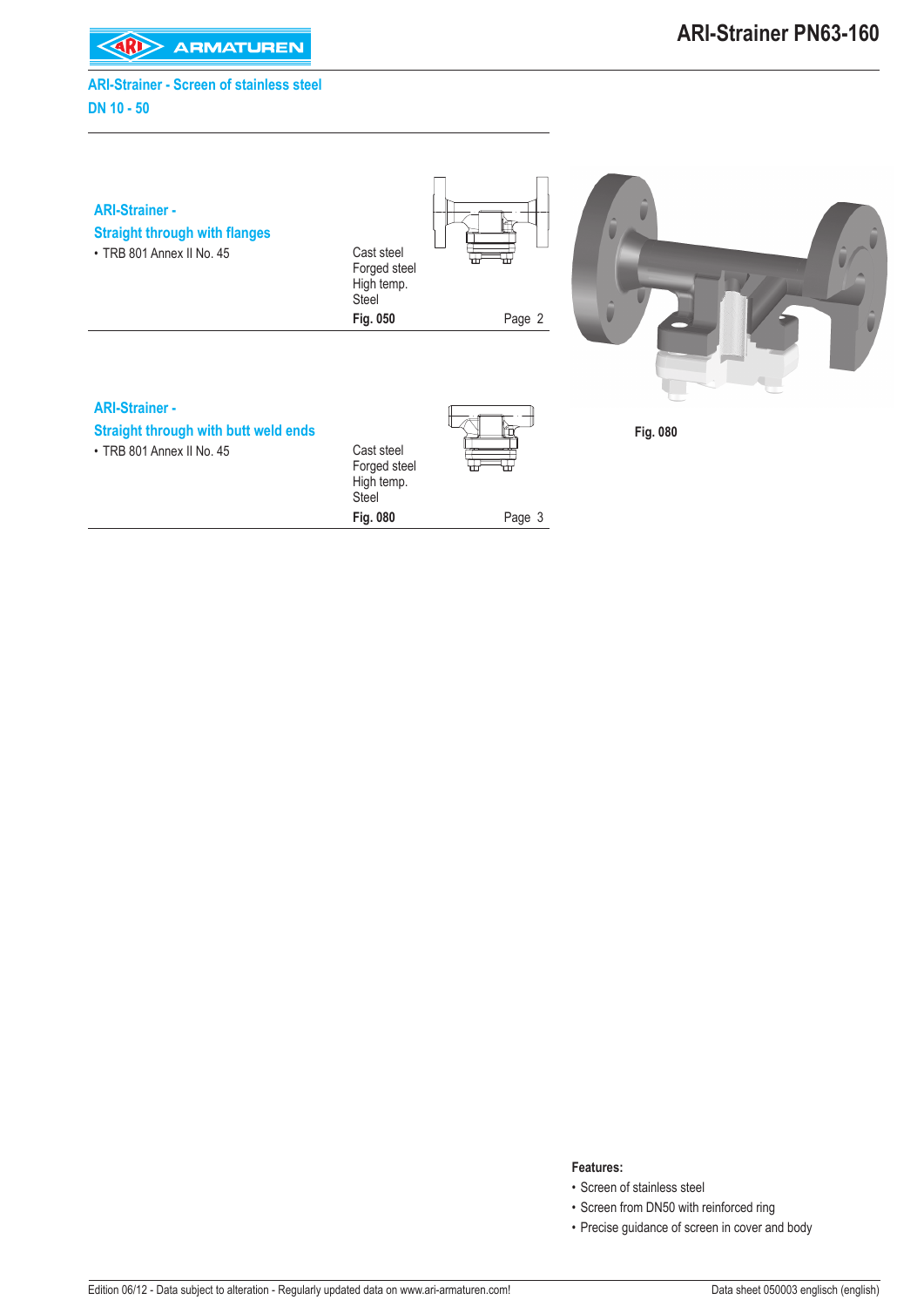## **ARI-Strainer 050 PN63-160 / DN10-50**

### **Strainer - straight through with flanges (Forged steel, High temperature steel)**



| <b>Figure</b> | <b>Nominal pressure</b> | <b>Material</b> | <b>Nominal diameter</b> |
|---------------|-------------------------|-----------------|-------------------------|
| 48.05040      | PN63-160                | 1.0460          | DN10-40                 |
| 46.05040      | <b>PN63</b>             | 1.0460          | <b>DN50</b>             |
| 48.05040      | PN100-160               | 1.0460          | <b>DN50</b>             |
|               |                         |                 |                         |
| 88.050.81     | PN63-160                | 1.7335          | DN10-40                 |
| 86.050.81     | <b>PN63</b>             | 1.7335          | <b>DN50</b>             |
| 88.05081      | PN100-160               | 1.7335          | <b>DN50</b>             |

| Parts          |                 |                    |                                              |                   |
|----------------|-----------------|--------------------|----------------------------------------------|-------------------|
| Pos.           | Sp.p.           | <b>Description</b> | Fig. 46./48.05040                            | Fig. 86./88.05081 |
|                |                 | Body               | P250 GH, 1.0460                              | 13CrMo4-5, 1.7335 |
| $\overline{2}$ |                 | Cover              | P250 GH, 1.0460                              | 13CrMo4-5, 1.7335 |
| 3              |                 | Screen             | X6CrNiMoTi17-12-2, 1.4571                    |                   |
| $\overline{4}$ |                 | Stud               | 21CrMoV 5-7, 1.7709                          |                   |
| 5              |                 | Hexagon nut        | 21CrMoV 5-7, 1.7709                          |                   |
| 6              |                 | Gasket             | Pure graphite (CrNi laminated with graphite) |                   |
|                | $L$ Spare parts |                    |                                              |                   |

| <b>DN</b>                                                                                            |                                                                    |      | 10                     | 15                       | 20                       | 25  | 32  | 40  | 50   |  |
|------------------------------------------------------------------------------------------------------|--------------------------------------------------------------------|------|------------------------|--------------------------|--------------------------|-----|-----|-----|------|--|
| Face-to-face dimension FTF series 2 acc. to DIN EN 558<br>Standard-flange dimensions refer to page 6 |                                                                    |      |                        |                          |                          |     |     |     |      |  |
|                                                                                                      |                                                                    | (mm) | 210                    | 210                      | 230                      | 230 | 260 | 260 | 300  |  |
| <b>Dimensions</b>                                                                                    |                                                                    |      |                        |                          |                          |     |     |     |      |  |
| Н                                                                                                    |                                                                    | (mm) | 105                    | 105                      | 105                      | 105 | 145 | 145 | 160  |  |
| H1                                                                                                   |                                                                    | (mm) | 150                    | 150                      | 150                      | 150 | 200 | 200 | 220  |  |
|                                                                                                      |                                                                    | (mm) | 56                     | 56                       | 56                       | 56  | 68  | 68  | 70   |  |
| Ød1                                                                                                  |                                                                    | (mm) | 31                     | 31                       | 31                       | 31  | 46  | 46  | 56   |  |
| Standard screen                                                                                      | Mesh width                                                         | (mm) |                        |                          |                          |     |     |     |      |  |
| nominal diameters.                                                                                   | Ratio of the free screen surface area to the area of the           |      | 30                     | 13                       | 8                        | 5   | 5   | 3   | 2,7  |  |
|                                                                                                      | Zeta-value  range of tolerance for Kvs-values acc. to VDI/VDE 2173 |      |                        |                          |                          |     |     |     |      |  |
| Weights                                                                                              |                                                                    |      |                        |                          |                          |     |     |     |      |  |
| 46./86.050                                                                                           |                                                                    | (kg) | $\qquad \qquad \cdots$ | $\overline{\phantom{a}}$ | $\overline{\phantom{a}}$ | --  | --  |     | 23,3 |  |
| 48./88.050                                                                                           |                                                                    | (kg) | 6,8                    |                          | 8,6                      | 9,6 | 16  | 18  | 23,5 |  |

Information / restriction of technical rules need to be observed!

Operating and installation instructions can be downloaded at www.ari-armaturen.com.

The engineer, designing a system or a plant, is responsible for the selection of the correct valve.

Resistance and fitness must be verified (or contact the manufacturer for information).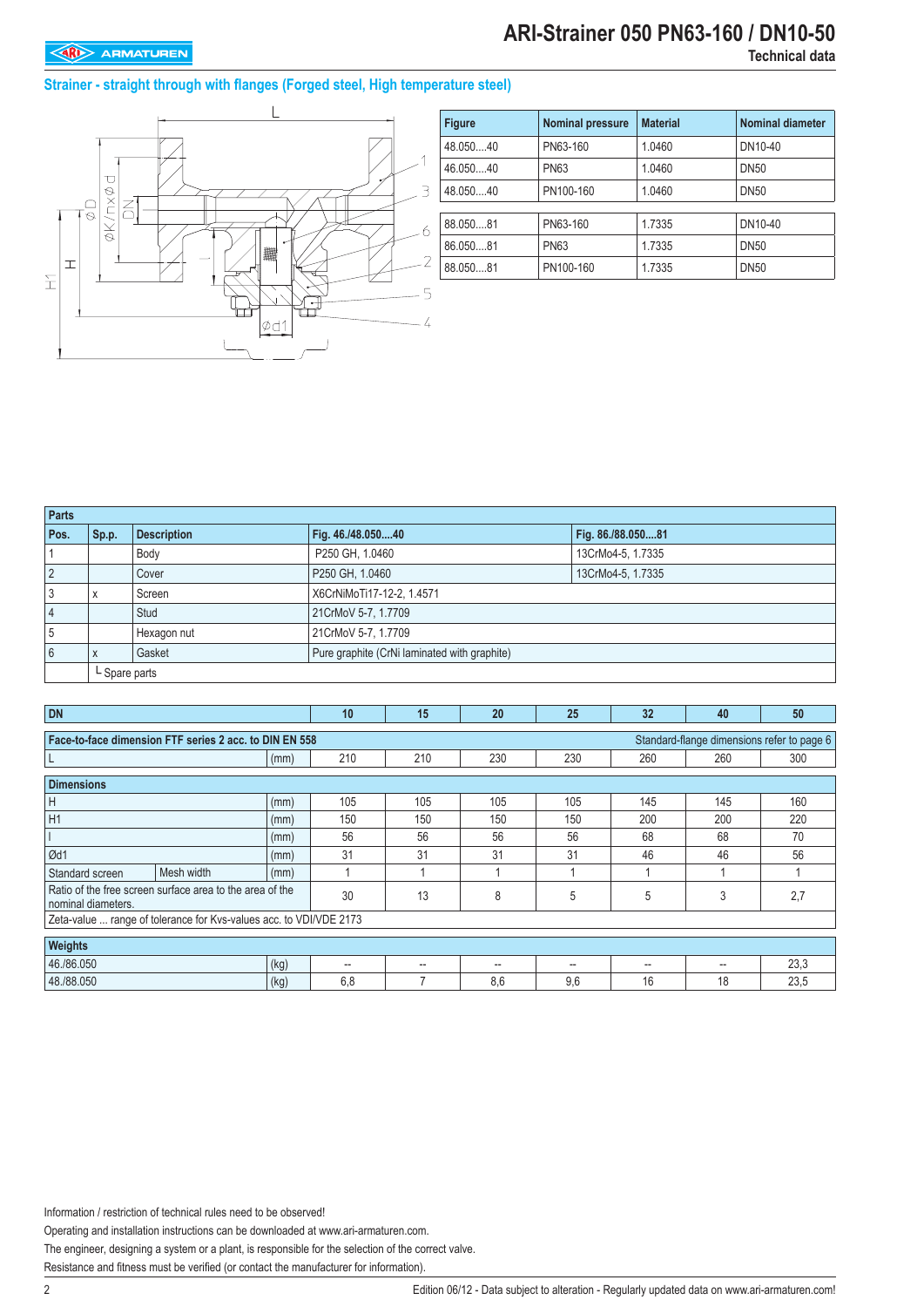## **ARI-Strainer 080 PN63-160 / DN10-50**

### **Strainer - straight through with butt weld ends (Forged steel, High temperature steel)**



| <b>Figure</b>                                              | <b>Nominal pressure</b> | <b>Material</b> | <b>Nominal diameter</b> |  |  |  |  |  |  |  |
|------------------------------------------------------------|-------------------------|-----------------|-------------------------|--|--|--|--|--|--|--|
| 48.08040                                                   | PN160                   | 1.0460          | DN10-50                 |  |  |  |  |  |  |  |
|                                                            |                         |                 |                         |  |  |  |  |  |  |  |
| 88.08081                                                   | PN160                   | 1.7335          | DN10-50                 |  |  |  |  |  |  |  |
|                                                            |                         |                 |                         |  |  |  |  |  |  |  |
| Butt weld ends according to DIN EN 12627 (refer to page 5) |                         |                 |                         |  |  |  |  |  |  |  |

| <b>Parts</b>   |                          |                    |                                              |                   |
|----------------|--------------------------|--------------------|----------------------------------------------|-------------------|
| Pos.           | Sp.p.                    | <b>Description</b> | Fig. 48.08040                                | Fig. 88.08081     |
|                |                          | Body               | P250 GH, 1.0460                              | 13CrMo4-5, 1.7335 |
| 2              |                          | Cover              | P250 GH, 1.0460                              | 13CrMo4-5, 1.7335 |
| 3              | $\overline{\phantom{a}}$ | Screen             | X6CrNiMoTi17-12-2, 1.4571                    |                   |
| $\overline{4}$ |                          | Stud               | 21CrMoV 5-7, 1.7709                          |                   |
| 5              |                          | Hexagon nut        | 21CrMoV 5-7, 1.7709                          |                   |
| 6              | $\overline{\mathbf{u}}$  | Gasket             | Pure graphite (CrNi laminated with graphite) |                   |
|                | L Spare parts            |                    |                                              |                   |

| DN                                                        | 10                                                                 | 15   | 20  | 25  | 32  | 40  | 50   |      |      |  |  |
|-----------------------------------------------------------|--------------------------------------------------------------------|------|-----|-----|-----|-----|------|------|------|--|--|
|                                                           |                                                                    |      |     |     |     |     |      |      |      |  |  |
| Face-to-face dimension ETE series 65 acc. to DIN EN 12982 |                                                                    |      |     |     |     |     |      |      |      |  |  |
| └                                                         |                                                                    | (mm) | 150 | 150 | 150 | 160 | 180  | 210  | 250  |  |  |
|                                                           |                                                                    |      |     |     |     |     |      |      |      |  |  |
| <b>Dimensions</b>                                         |                                                                    |      |     |     |     |     |      |      |      |  |  |
| H                                                         |                                                                    | (mm) | 105 | 105 | 105 | 105 | 145  | 145  | 160  |  |  |
| H1                                                        |                                                                    | (mm) | 150 | 150 | 150 | 150 | 200  | 200  | 220  |  |  |
| (mm)                                                      |                                                                    |      | 56  | 56  | 56  | 56  | 68   | 68   | 70   |  |  |
| Ød1                                                       |                                                                    | (mm) | 31  | 31  | 31  | 31  | 46   | 46   | 56   |  |  |
| Standard screen                                           | Mesh width                                                         | (mm) |     |     |     |     |      |      |      |  |  |
| nominal diameters.                                        | Ratio of the free screen surface area to the area of the           |      | 30  | 13  | 8   | 5   | 5    | 3    | 2,7  |  |  |
|                                                           | Zeta-value  range of tolerance for Kys-values acc. to VDI/VDE 2173 |      |     |     |     |     |      |      |      |  |  |
|                                                           |                                                                    |      |     |     |     |     |      |      |      |  |  |
| Weights                                                   |                                                                    |      |     |     |     |     |      |      |      |  |  |
| 48.080 / 88.080                                           |                                                                    | (kg) | 4,6 | 4,6 | 4.6 | 4,7 | 10,2 | 10,2 | 12,7 |  |  |

Information / restriction of technical rules need to be observed!

Operating and installation instructions can be downloaded at www.ari-armaturen.com.

The engineer, designing a system or a plant, is responsible for the selection of the correct valve.

Resistance and fitness must be verified (or contact the manufacturer for information).

Edition 06/12 - Data subject to alteration - Regularly updated data on www.ari-armaturen.com!<br>3